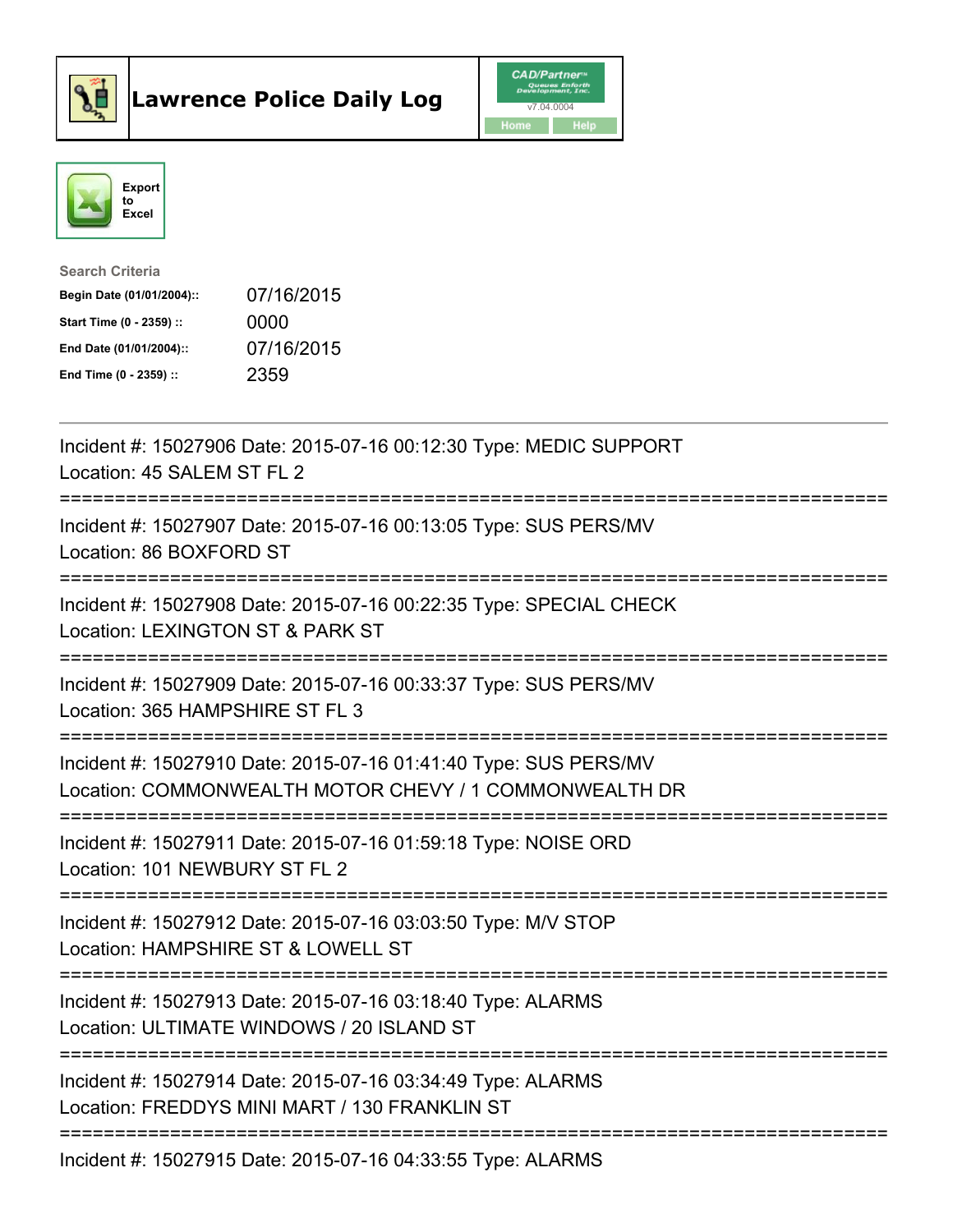Location: ULTIMATE WINDOWS / 20 ISLAND ST

| ;=============================                                                                                                                                                             |
|--------------------------------------------------------------------------------------------------------------------------------------------------------------------------------------------|
| Incident #: 15027916 Date: 2015-07-16 05:46:57 Type: ALARMS<br>Location: FERNANDEZ BEAUTY SALON / 402 BROADWAY<br>==============================<br>====================================== |
| Incident #: 15027917 Date: 2015-07-16 07:17:04 Type: PARK & WALK<br>Location: BROADWAY                                                                                                     |
| Incident #: 15027918 Date: 2015-07-16 07:31:28 Type: ALARMS<br>Location: ESPERANZA ACADEMY / 198 GARDEN ST<br>==============================<br>==============================             |
| Incident #: 15027919 Date: 2015-07-16 08:08:40 Type: MEDIC SUPPORT<br>Location: 29 DRACUT ST FL 2                                                                                          |
| Incident #: 15027920 Date: 2015-07-16 08:23:16 Type: B&E/MV/PAST<br>Location: 46 THORNTON ST                                                                                               |
| Incident #: 15027921 Date: 2015-07-16 08:45:31 Type: FIRE<br>Location: 70 CENTRE ST                                                                                                        |
| Incident #: 15027922 Date: 2015-07-16 08:46:39 Type: NOTIFICATION<br>Location: 16 SALEM ST FL 2                                                                                            |
| Incident #: 15027923 Date: 2015-07-16 09:02:11 Type: ALARM/BURG<br>Location: 324 PROSPECT ST                                                                                               |
| Incident #: 15027924 Date: 2015-07-16 09:17:16 Type: ALARM/BURG<br>Location: SPANISH AMERICAN MARKET / 324 PROSPECT ST                                                                     |
| ===============================<br>Incident #: 15027925 Date: 2015-07-16 09:23:29 Type: ALARM/BURG<br>Location: 526 LOWELL ST                                                              |
| Incident #: 15027926 Date: 2015-07-16 09:44:52 Type: AUTO ACC/NO PI<br>Location: 11 BERKELEY ST                                                                                            |
| Incident #: 15027927 Date: 2015-07-16 09:48:30 Type: ALARM/BURG<br>Location: PEREZ RESD / 17 BLAKEMORE CT                                                                                  |
| Incident #: 15027928 Date: 2015-07-16 09:51:19 Type: ALARM/BURG<br>Location: LAWRENCE REAL ESTATE COMPANY / 139 NEWBURY ST                                                                 |
| =================================<br>Incident #: 15027929 Date: 2015-07-16 09:52:35 Type: ALARM/BURG                                                                                       |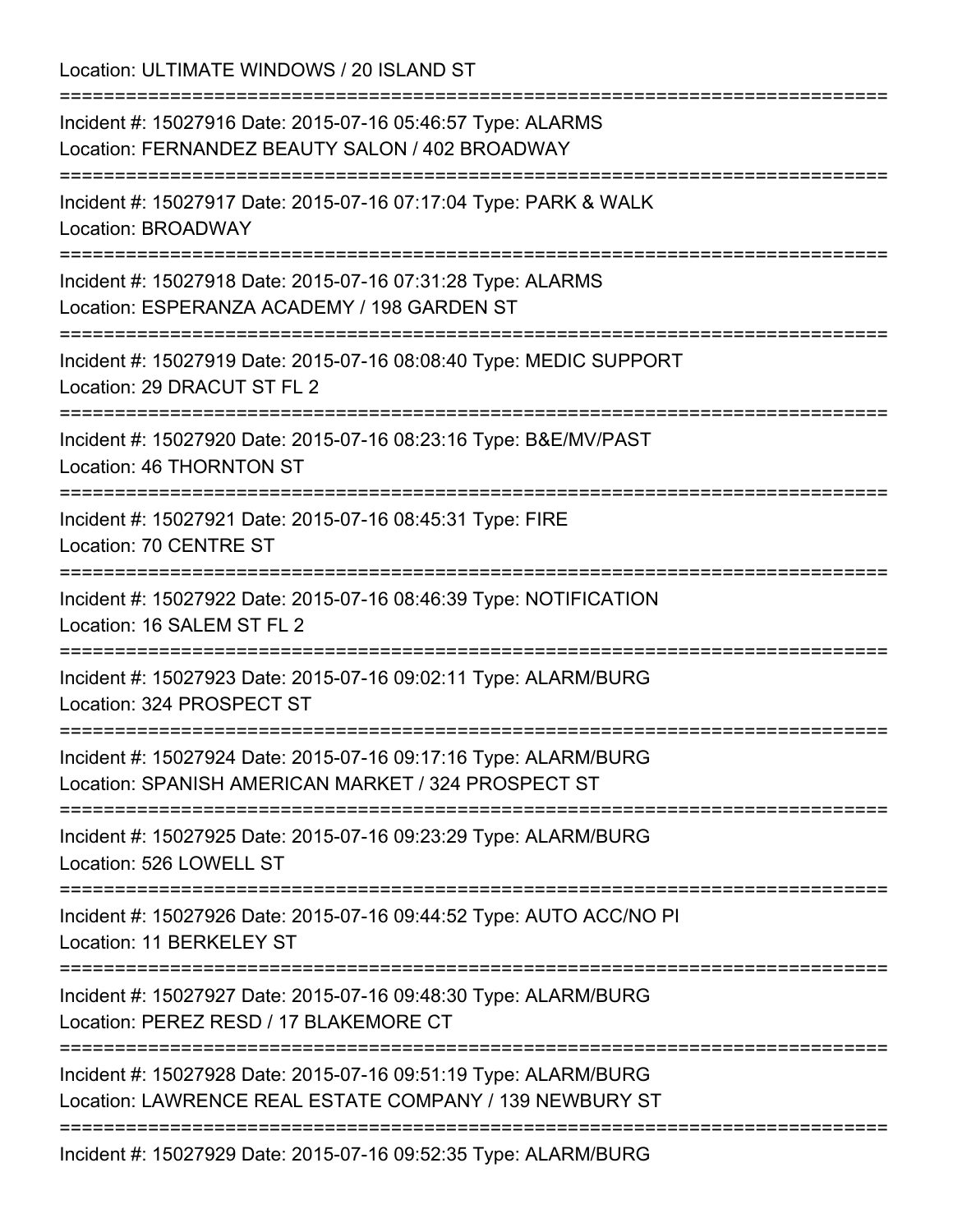=========================================================================== Incident #: 15027930 Date: 2015-07-16 10:02:15 Type: LARCENY/PAST Location: 515 HAMPSHIRE ST FL 1STFL =========================================================================== Incident #: 15027932 Date: 2015-07-16 10:15:25 Type: DRUG VIO Location: MCDONALDS / 50 BROADWAY =========================================================================== Incident #: 15027931 Date: 2015-07-16 10:16:31 Type: DRUG VIO Location: BROADWAY & PARK ST =========================================================================== Incident #: 15027933 Date: 2015-07-16 10:24:59 Type: WOMAN DOWN Location: EXCHANGE ST & PARK ST =========================================================================== Incident #: 15027934 Date: 2015-07-16 10:40:28 Type: COURT DOC SERVE Location: 36 BOWDOIN ST =========================================================================== Incident #: 15027935 Date: 2015-07-16 10:42:48 Type: ALARM/BURG Location: REYES RESD / 103 HAVERHILL ST #APT 1 =========================================================================== Incident #: 15027936 Date: 2015-07-16 10:45:37 Type: B&E/MV/PAST Location: 31 STEARNS AV =========================================================================== Incident #: 15027937 Date: 2015-07-16 10:46:53 Type: RECOV/STOL/MV Location: 64 ELM ST =========================================================================== Incident #: 15027938 Date: 2015-07-16 10:50:17 Type: DRUG VIO Location: 197 ARLINGTON ST =========================================================================== Incident #: 15027939 Date: 2015-07-16 10:53:43 Type: AUTO ACC/UNK PI Location: MARKET ST & PARKER ST =========================================================================== Incident #: 15027940 Date: 2015-07-16 10:57:55 Type: COURT DOC SERVE Location: 44 BIGELOW ST =========================================================================== Incident #: 15027941 Date: 2015-07-16 11:04:49 Type: SUS PERS/MV Location: FALLS BRIDGE & MERRIMACK ST =========================================================================== Incident #: 15027942 Date: 2015-07-16 11:06:24 Type: AUTO ACC/NO PI Location: MARKET ST & PARKER ST =========================================================================== Incident #: 15027943 Date: 2015-07-16 11:09:45 Type: B&E/MV/PAST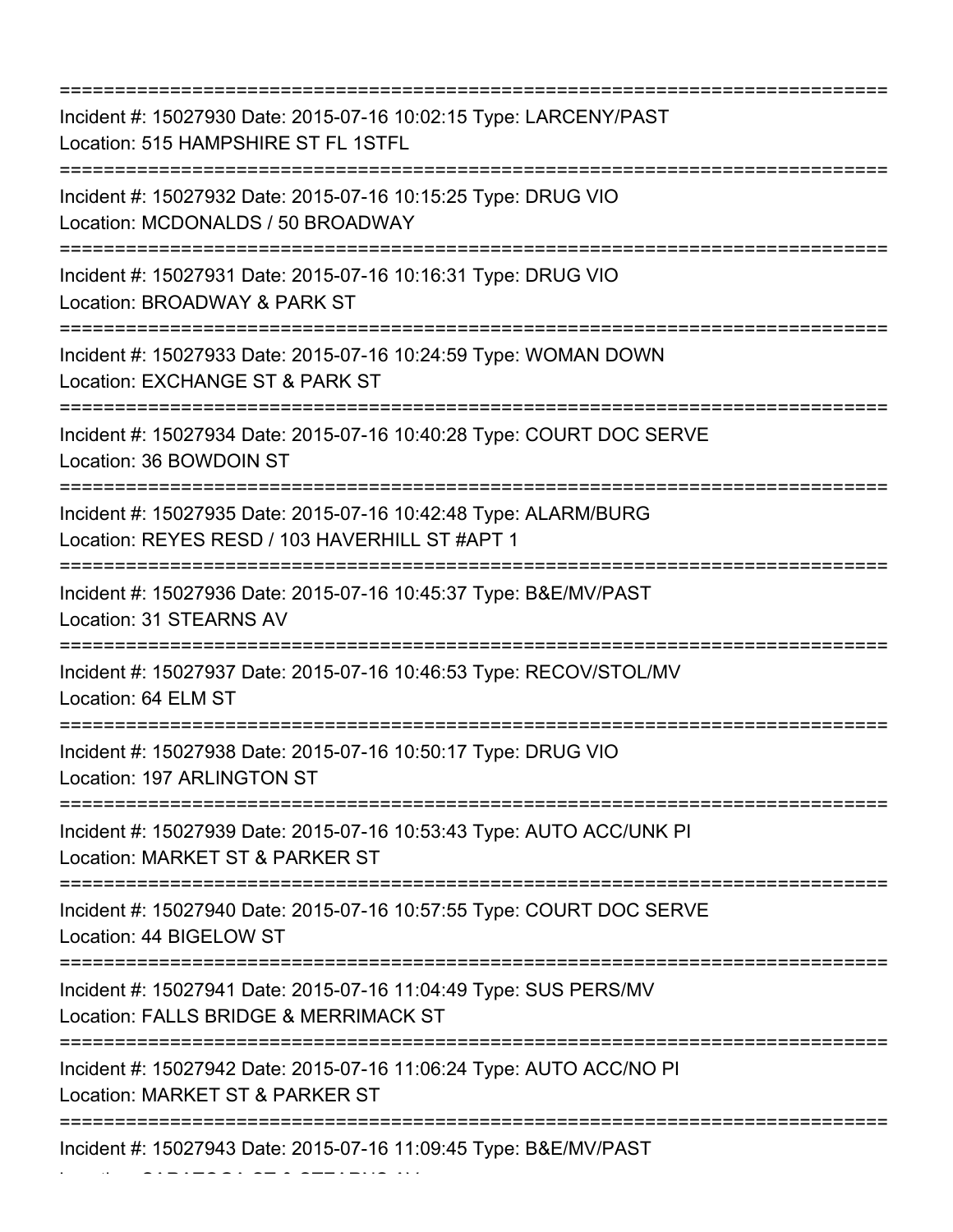| Incident #: 15027944 Date: 2015-07-16 11:14:49 Type: AUTO ACC/NO PI<br>Location: 36 HAVERHILL ST                                                      |
|-------------------------------------------------------------------------------------------------------------------------------------------------------|
| Incident #: 15027945 Date: 2015-07-16 11:22:49 Type: SUS PERS/MV<br>Location: 111 PELHAM                                                              |
| Incident #: 15027946 Date: 2015-07-16 11:23:19 Type: GENERAL SERV<br>Location: 48 COOLIDGE ST                                                         |
| Incident #: 15027947 Date: 2015-07-16 11:31:15 Type: LARCENY/PAST<br>Location: OVERTONE LABS / 60 ISLAND ST FL 2NDFL<br>----------------------------- |
| Incident #: 15027948 Date: 2015-07-16 11:38:29 Type: COURT DOC SERVE<br>Location: 36 BOXFORD ST                                                       |
| Incident #: 15027949 Date: 2015-07-16 11:46:43 Type: TOW OF M/V<br>Location: 36 MARBLE AV                                                             |
| Incident #: 15027950 Date: 2015-07-16 11:50:16 Type: SUS PERS/MV<br>Location: 100 S BOWDOIN ST                                                        |
| Incident #: 15027951 Date: 2015-07-16 12:02:15 Type: 209A/SERVE<br><b>Location: 5C SUMMER ST</b>                                                      |
| Incident #: 15027952 Date: 2015-07-16 12:06:35 Type: HIT & RUN M/V<br>Location: 36 HAVERHILL ST                                                       |
| Incident #: 15027953 Date: 2015-07-16 12:10:30 Type: DISABLED MV<br>Location: 7 BROADWAY                                                              |
| Incident #: 15027954 Date: 2015-07-16 12:18:53 Type: DRUG VIO<br>Location: 8 FARLEY ST                                                                |
| Incident #: 15027955 Date: 2015-07-16 12:21:11 Type: STOL/MV/PAS<br>Location: 210 MERRIMACK ST                                                        |
| Incident #: 15027956 Date: 2015-07-16 12:44:05 Type: STOL/MV/PAS<br>Location: 210 MERRIMACK ST                                                        |
| Incident #: 15027957 Date: 2015-07-16 12:50:59 Type: KEEP PEACE                                                                                       |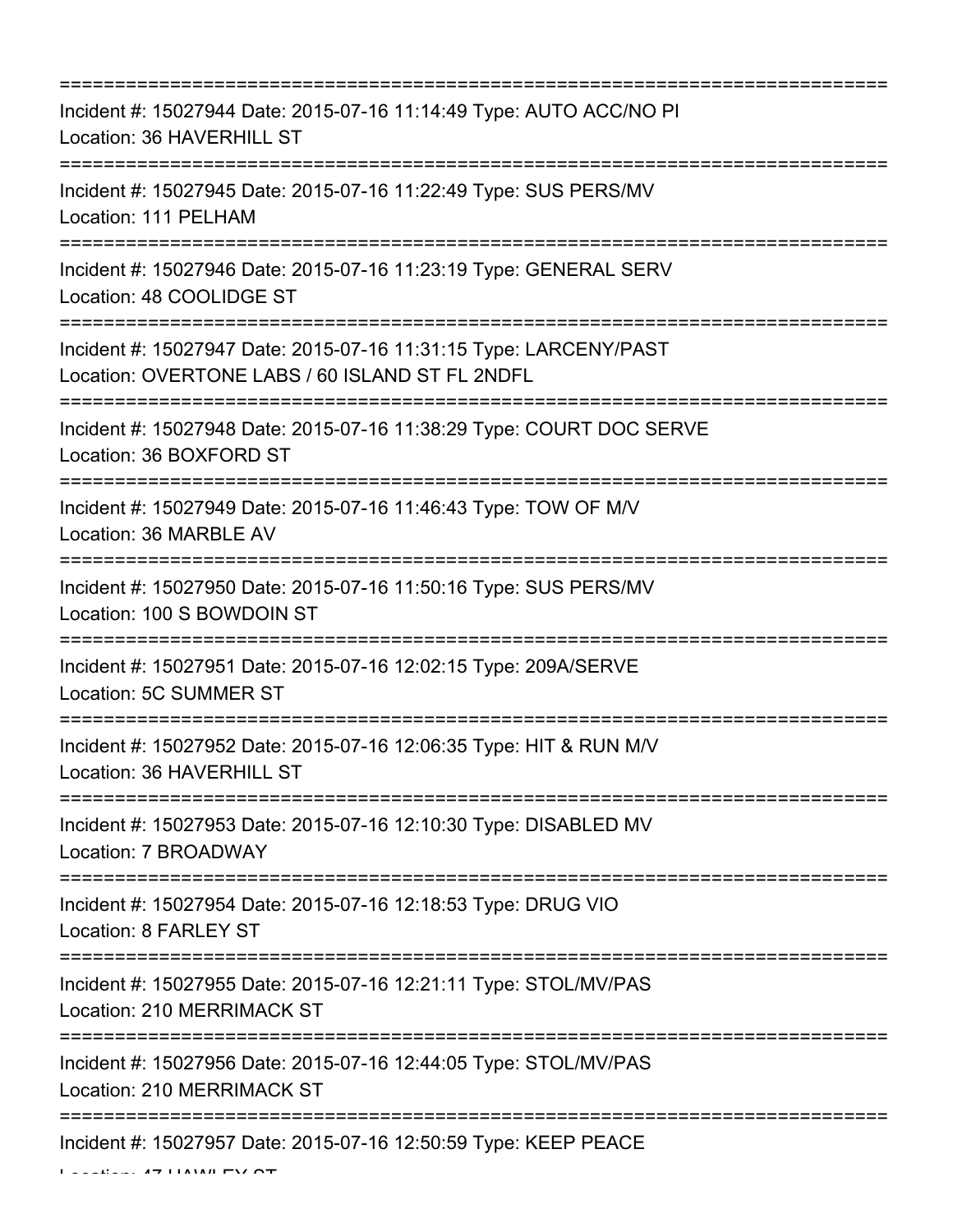| ==============================                                                                                                        |
|---------------------------------------------------------------------------------------------------------------------------------------|
| Incident #: 15027958 Date: 2015-07-16 13:12:11 Type: ALARM/BURG<br>Location: MOURY RESD / 41 AMHERST ST                               |
| Incident #: 15027959 Date: 2015-07-16 13:13:37 Type: TRESPASSING<br>Location: 550 BROADWAY<br>:==================                     |
| Incident #: 15027960 Date: 2015-07-16 13:16:53 Type: INVESTIGATION<br>Location: 469 BROADWAY #1<br>==============================     |
| Incident #: 15027961 Date: 2015-07-16 13:20:14 Type: TRESPASSING<br>Location: 125 JACKSON ST                                          |
| Incident #: 15027962 Date: 2015-07-16 13:26:09 Type: ALARM/BURG<br>Location: RIOS RESD / 104 GREENWOOD ST<br>:======================= |
| Incident #: 15027963 Date: 2015-07-16 13:30:34 Type: THREATS<br>Location: 9 HOWE CT FL 2NFL                                           |
| Incident #: 15027964 Date: 2015-07-16 13:43:18 Type: AUTO ACC/NO PI<br>Location: AMESBURY ST & COMMON ST                              |
| Incident #: 15027965 Date: 2015-07-16 13:43:58 Type: 209A/SERVE<br>Location: 46 AMES ST #7B                                           |
| Incident #: 15027966 Date: 2015-07-16 13:52:11 Type: E911 HANGUP<br>Location: 3 HOLT ST                                               |
| Incident #: 15027967 Date: 2015-07-16 13:53:19 Type: KEEP PEACE<br>Location: 42 WHITE ST #62                                          |
| Incident #: 15027968 Date: 2015-07-16 13:54:56 Type: B&E/PAST<br>Location: LAWRENCE BOXING CLUB / 365 HAVERHILL ST                    |
| Incident #: 15027969 Date: 2015-07-16 14:09:26 Type: DRUG VIO<br>Location: BELMONT ST & DURANT ST                                     |
| Incident #: 15027970 Date: 2015-07-16 14:12:51 Type: 209A/SERVE<br>Location: 17 MARTHA LN                                             |
| Incident #: 15027971 Date: 2015-07-16 14:14:22 Type: WOMAN DOWN                                                                       |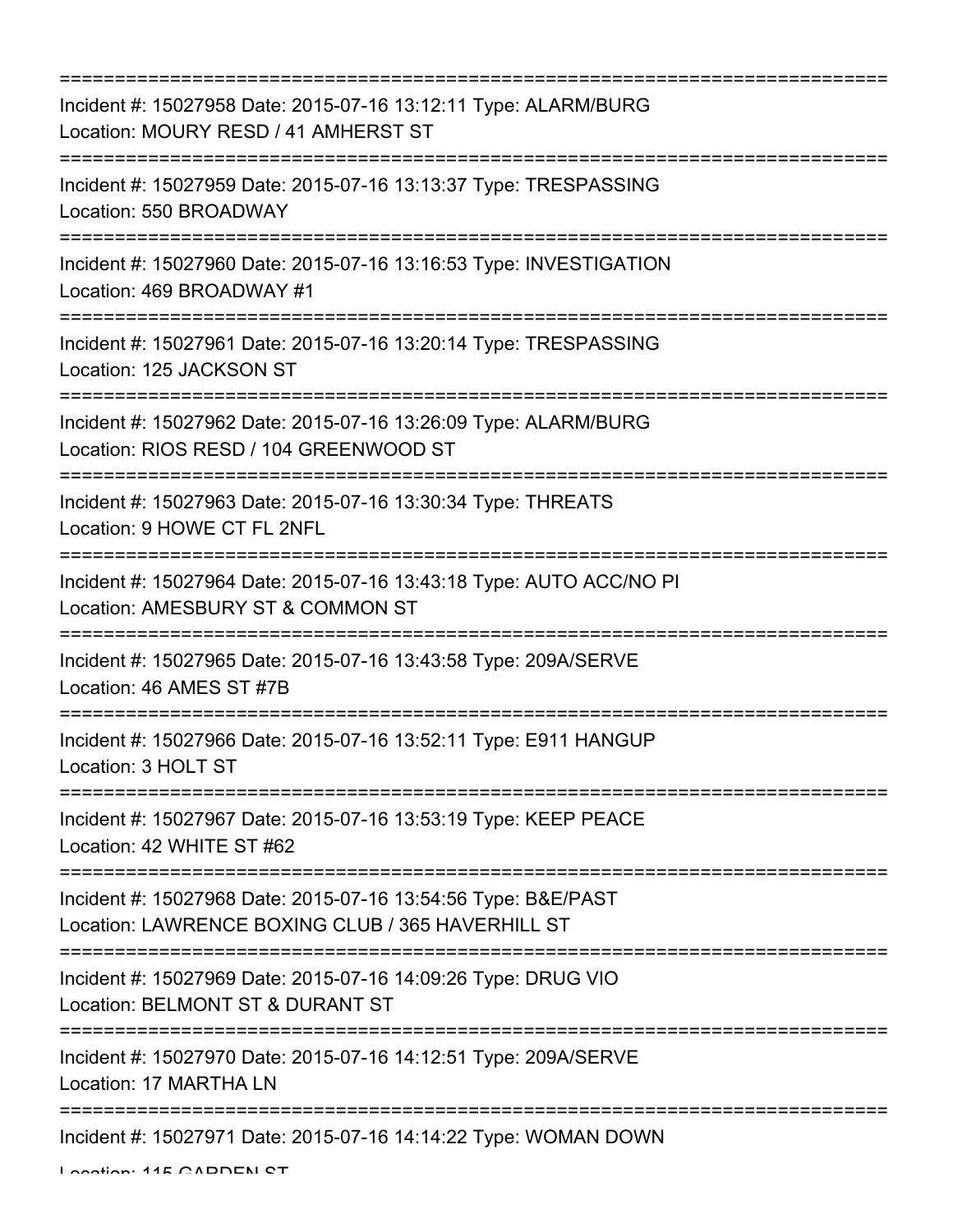| Incident #: 15027972 Date: 2015-07-16 14:20:36 Type: INVESTIGATION<br>Location: 233 HAVERHILL ST         |
|----------------------------------------------------------------------------------------------------------|
| Incident #: 15027973 Date: 2015-07-16 14:21:25 Type: INVEST CONT<br>Location: 233 HAVERHILL ST           |
| Incident #: 15027974 Date: 2015-07-16 14:25:09 Type: LARCENY/PROG<br>Location: 65 UNION ST               |
| Incident #: 15027975 Date: 2015-07-16 14:31:39 Type: LOST PROPERTY<br>Location: 34 WHITMAN ST            |
| Incident #: 15027976 Date: 2015-07-16 14:44:21 Type: DRUG VIO<br>Location: 687 ESSEX ST                  |
| Incident #: 15027977 Date: 2015-07-16 14:53:02 Type: DRUG VIO<br>Location: JACKSON ST & KENDRICK ST      |
| Incident #: 15027978 Date: 2015-07-16 14:57:06 Type: LARCENY/PAST<br>Location: 42 WHITE ST               |
| Incident #: 15027979 Date: 2015-07-16 14:58:31 Type: SUICIDE ATTEMPT<br>Location: 57 TREMONT ST #APT310  |
| Incident #: 15027980 Date: 2015-07-16 15:09:42 Type: UNWANTEDGUEST<br>Location: 11 LAWRENCE ST #202      |
| Incident #: 15027981 Date: 2015-07-16 15:20:17 Type: COURT DOC SERVE<br>Location: 5C SUMMER ST           |
| Incident #: 15027982 Date: 2015-07-16 15:22:48 Type: STOL/MV/PAS<br>Location: ELM ST & HAMPSHIRE ST      |
| Incident #: 15027983 Date: 2015-07-16 15:36:30 Type: INVEST CONT<br>Location: 32 EXETER ST               |
| Incident #: 15027984 Date: 2015-07-16 15:43:28 Type: SUS PERS/MV<br>Location: MELROSE ST & WATER ST      |
| Incident #: 15027985 Date: 2015-07-16 15:50:08 Type: UNWANTEDGUEST<br>Location: 309 PROSPECT ST FL 1STFL |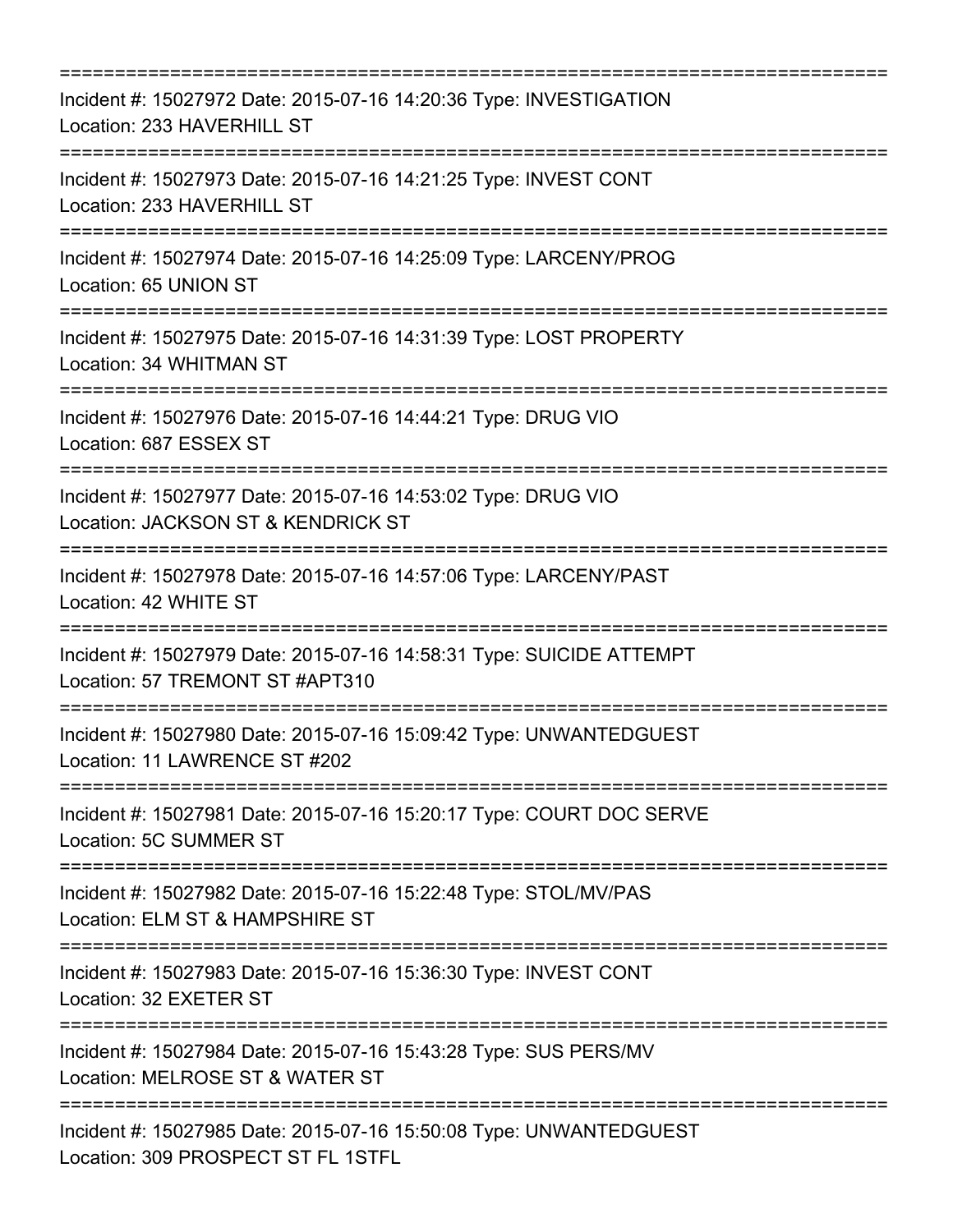| Incident #: 15027986 Date: 2015-07-16 16:01:20 Type: NOISE ORD<br>Location: 102 WESLEY ST                                    |
|------------------------------------------------------------------------------------------------------------------------------|
| Incident #: 15027987 Date: 2015-07-16 16:05:49 Type: M/V STOP<br><b>Location: CENTRAL BRIDGE</b>                             |
| Incident #: 15027988 Date: 2015-07-16 16:17:54 Type: LARCENY/PAST<br>Location: 700 ESSEX ST                                  |
| Incident #: 15027989 Date: 2015-07-16 16:25:16 Type: ANIMAL COMPL<br>Location: 382 ELM ST #APT 27                            |
| Incident #: 15027990 Date: 2015-07-16 16:31:06 Type: DOMESTIC/PAST<br>Location: 277 MERRIMACK ST                             |
| Incident #: 15027991 Date: 2015-07-16 16:32:43 Type: AUTO ACC/NO PI<br>Location: 7 TRENTON ST                                |
| Incident #: 15027992 Date: 2015-07-16 16:33:35 Type: AUTO ACC/NO PI<br>Location: ANDOVER ST & S BROADWAY                     |
| Incident #: 15027993 Date: 2015-07-16 16:34:43 Type: ALARM/HOLD<br>Location: 14 BORDER ST                                    |
| Incident #: 15027994 Date: 2015-07-16 17:00:50 Type: E911 HANGUP<br>Location: CORRECTIONAL ALTERNATIVE CNTR / 165 MARSTON ST |
| Incident #: 15027995 Date: 2015-07-16 17:07:47 Type: DRUG VIO<br>Location: E HAVERHILL ST & HIGH ST                          |
| Incident #: 15027996 Date: 2015-07-16 17:13:01 Type: SPECIAL CHECK<br>Location: 75 MANCHESTER ST                             |
| Incident #: 15027997 Date: 2015-07-16 17:18:31 Type: WARRANT SERVE<br>Location: 1 GENERAL ST                                 |
| Incident #: 15027998 Date: 2015-07-16 17:27:56 Type: ALARM/BURG<br>Location: SALS / 354 MERRIMACK ST                         |
| Incident #: 15027999 Date: 2015-07-16 17:37:24 Type: AUTO ACC/UNK PI<br><b>Location: MARSTON ST</b>                          |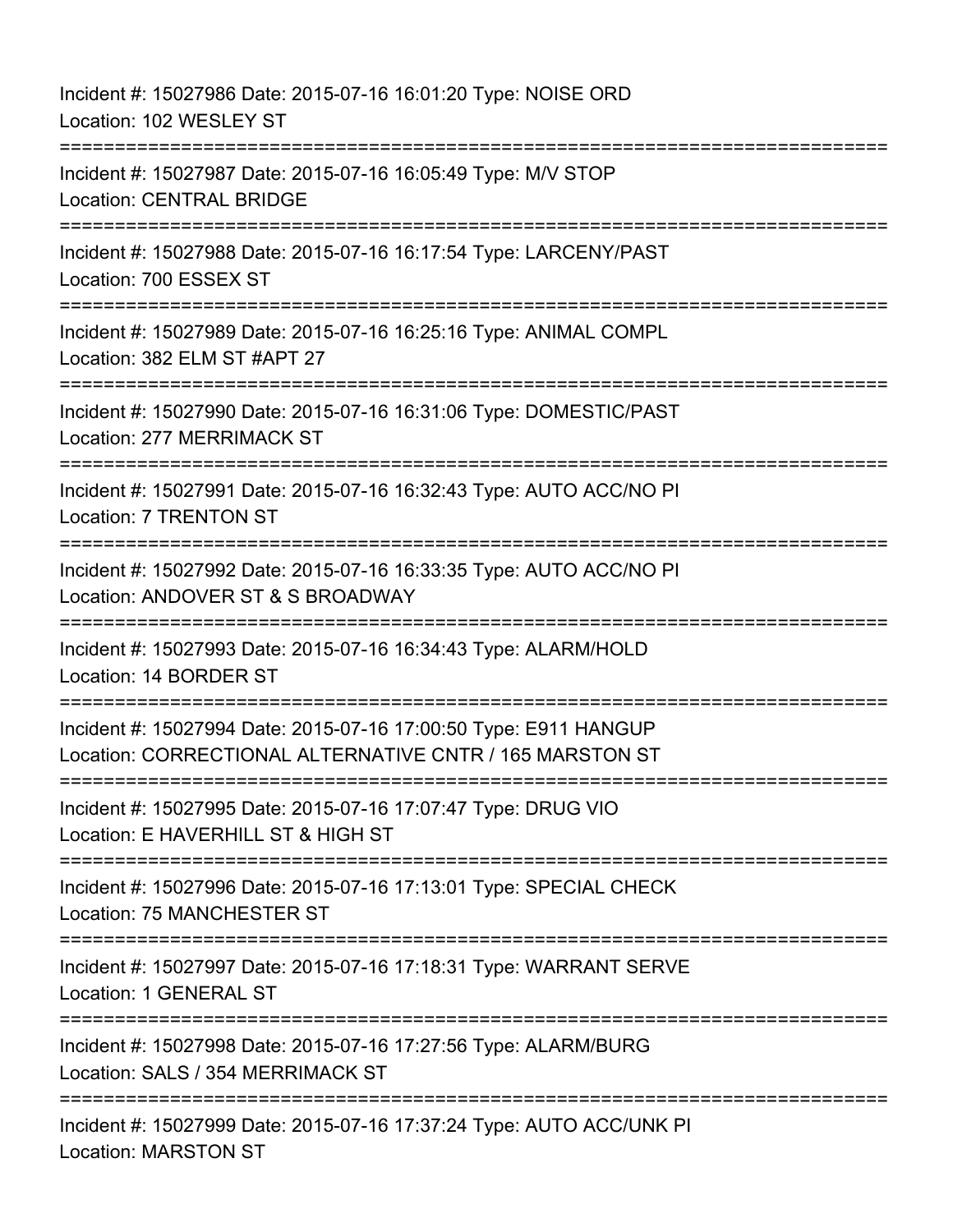Incident #: 15028000 Date: 2015-07-16 17:43:05 Type: NOISE ORD Location: 36 LINDEN ST =========================================================================== Incident #: 15028001 Date: 2015-07-16 17:49:02 Type: M/V STOP Location: HAMPSHIRE ST & PARK ST =========================================================================== Incident #: 15028002 Date: 2015-07-16 17:58:05 Type: ALARM/BURG Location: SIMPSON BROS / 45 S CANAL ST =========================================================================== Incident #: 15028003 Date: 2015-07-16 18:14:22 Type: COURT DOC SERVE Location: 77 OXFORD ST =========================================================================== Incident #: 15028004 Date: 2015-07-16 18:16:08 Type: MISSING PERS Location: 80 BODWELL ST =========================================================================== Incident #: 15028005 Date: 2015-07-16 19:00:43 Type: COURT DOC SERVE Location: 10 BEDFORD ST #2 =========================================================================== Incident #: 15028006 Date: 2015-07-16 19:26:00 Type: NOISE ORD Location: 63 AMES ST =========================================================================== Incident #: 15028008 Date: 2015-07-16 19:38:13 Type: GENERAL SERV Location: 281 MERRIMACK ST ======================== Incident #: 15028007 Date: 2015-07-16 19:40:24 Type: TRANSPORT Location: 10 FAVOR ST =========================================================================== Incident #: 15028009 Date: 2015-07-16 19:45:28 Type: ALARM/BURG Location: CASTRO RESIDENCE / 14 HOBSON ST =========================================================================== Incident #: 15028010 Date: 2015-07-16 19:53:06 Type: COURT DOC SERVE Location: 120 BOWDOIN ST =========================================================================== Incident #: 15028011 Date: 2015-07-16 19:58:52 Type: COURT DOC SERVE Location: 76 GROTON ST =========================================================================== Incident #: 15028012 Date: 2015-07-16 20:02:24 Type: HIT & RUN PED Location: 11 FALMOUTH ST FL 3 =========================================================================== Incident #: 15028013 Date: 2015-07-16 20:05:41 Type: ALARM/BURG Location: ARLINGTON SCHOOL / 150 ARLINGTON ST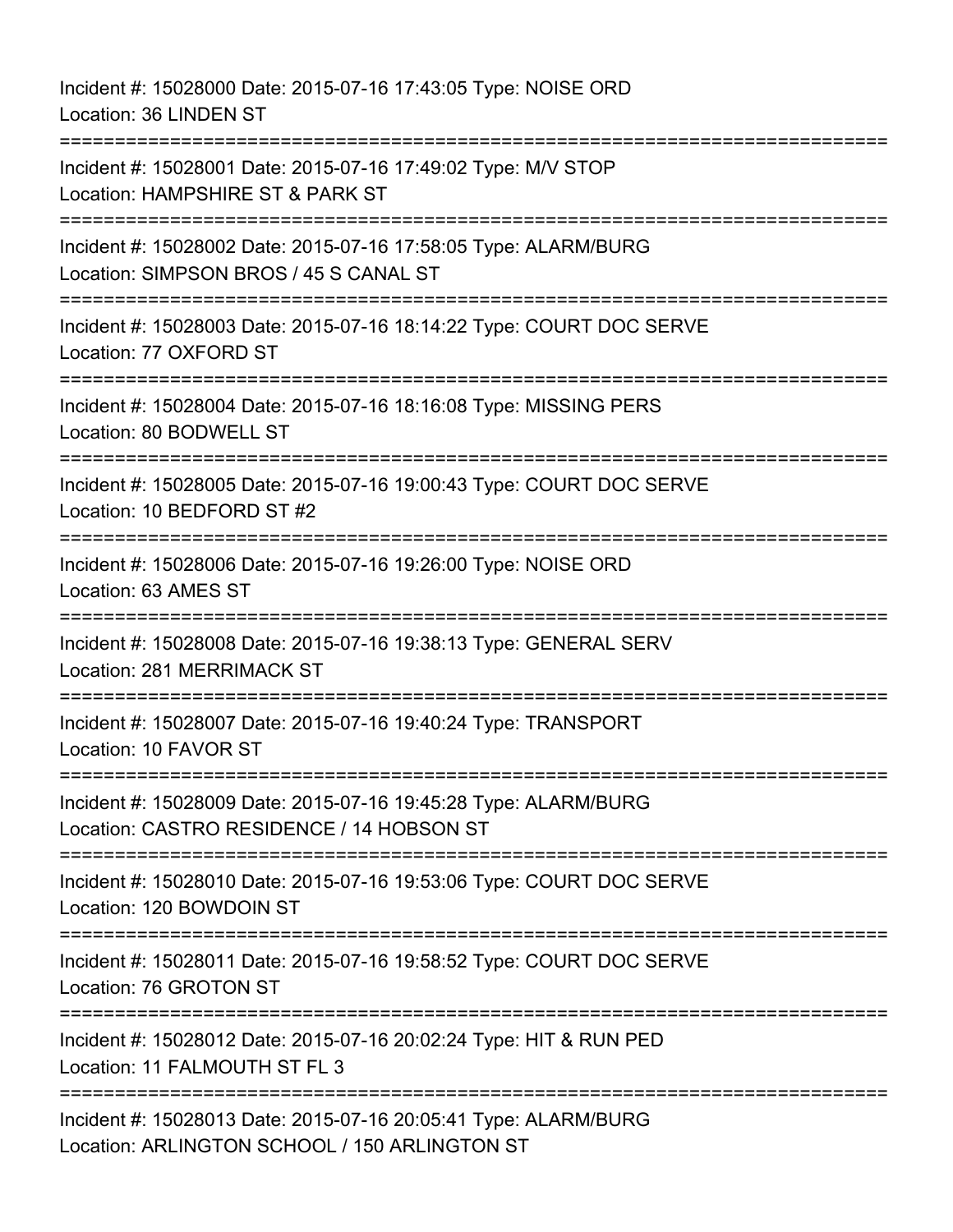Incident #: 15028014 Date: 2015-07-16 20:12:29 Type: VIO CITY ORD Location: 53 BELLEVUE ST =========================================================================== Incident #: 15028015 Date: 2015-07-16 20:13:53 Type: NOISE ORD Location: 9 BYRON AV =========================================================================== Incident #: 15028016 Date: 2015-07-16 20:23:05 Type: ASSSIT AMBULANC Location: 94 S UNION ST =========================================================================== Incident #: 15028017 Date: 2015-07-16 20:24:57 Type: COURT DOC SERVE Location: 82 KINGSTON ST =========================================================================== Incident #: 15028018 Date: 2015-07-16 20:28:19 Type: COURT DOC SERVE Location: 202 CARLETON ST =========================================================================== Incident #: 15028020 Date: 2015-07-16 20:29:25 Type: LARCENY/PAST Location: 57 DARTMOUTH ST =========================================================================== Incident #: 15028019 Date: 2015-07-16 20:29:50 Type: M/V STOP Location: 461 ANDOVER ST =========================================================================== Incident #: 15028021 Date: 2015-07-16 20:41:19 Type: NOISE ORD Location: 8 MARIE LN =========================================================================== Incident #: 15028022 Date: 2015-07-16 20:47:13 Type: B&E/PAST Location: 145 HOWARD ST =========================================================================== Incident #: 15028023 Date: 2015-07-16 20:48:50 Type: UNKNOWN PROB Location: 28 WEARE ST =========================================================================== Incident #: 15028024 Date: 2015-07-16 20:52:06 Type: DISTURBANCE Location: 71 AMHERST ST =========================================================================== Incident #: 15028025 Date: 2015-07-16 20:55:14 Type: UNWANTEDGUEST Location: 9 SUMMER ST #S405 =========================================================================== Incident #: 15028026 Date: 2015-07-16 20:56:16 Type: DISTURBANCE Location: 141 AMESBURY ST =========================================================================== Incident #: 15028027 Date: 2015-07-16 20:59:11 Type: TOW/REPOSSED Location: 62 BAILEY ST

===========================================================================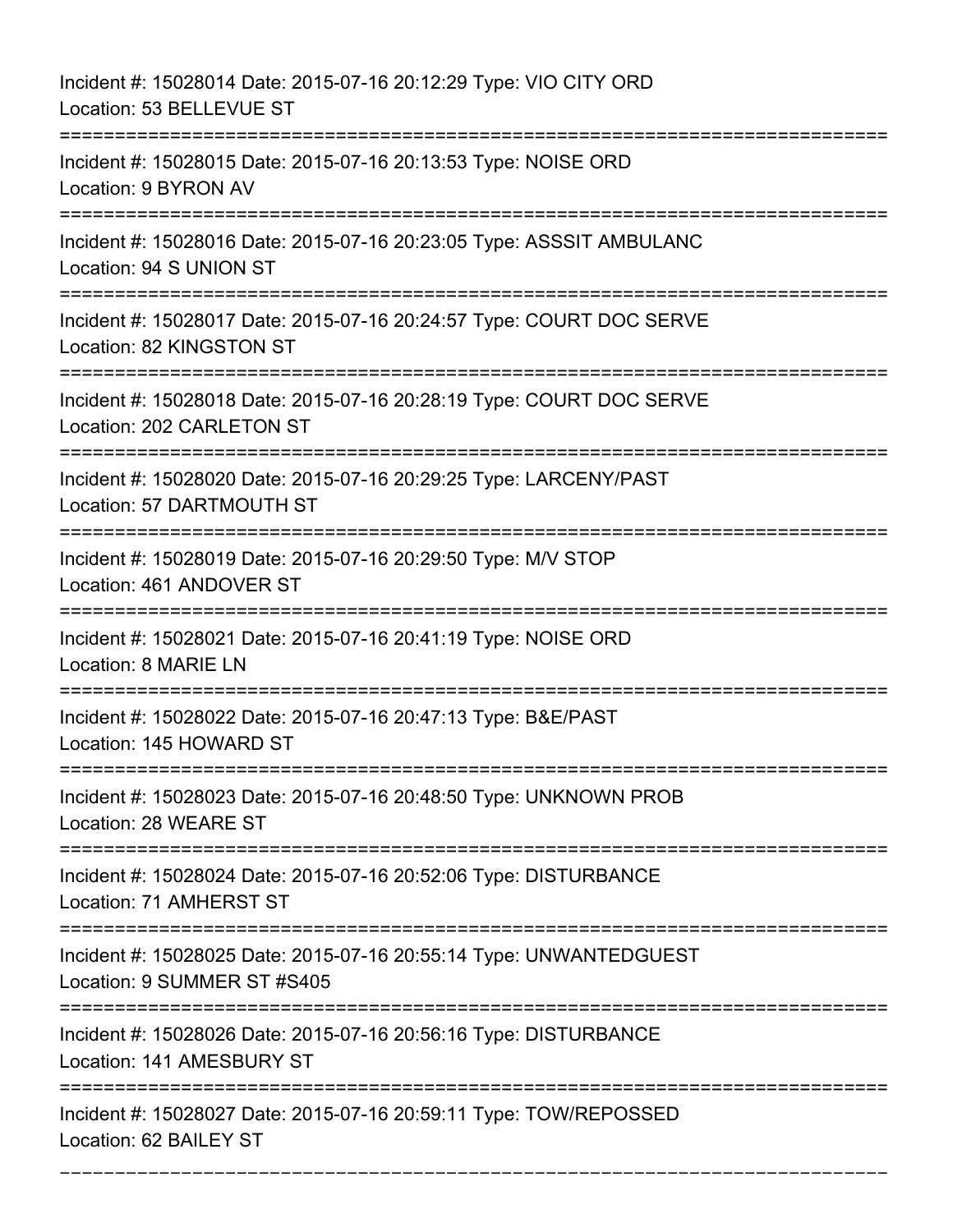Incident #: 15028028 Date: 2015-07-16 21:34:08 Type: KEEP PEACE Location: 12 BASSWOOD ST =========================================================================== Incident #: 15028029 Date: 2015-07-16 21:41:33 Type: FIGHT Location: 1 W LOWELL ST =========================================================================== Incident #: 15028030 Date: 2015-07-16 21:48:04 Type: ALARM/BURG Location: FERNANDEZ BEAUTY / 402 BROADWAY =========================================================================== Incident #: 15028031 Date: 2015-07-16 21:57:01 Type: THREATS Location: 19 BROOK ST =========================================================================== Incident #: 15028032 Date: 2015-07-16 22:17:56 Type: DOMESTIC/PROG Location: BROADWAY & DAISY ST =========================================================================== Incident #: 15028033 Date: 2015-07-16 22:34:54 Type: DISTURBANCE Location: 231 HAMPSHIRE ST =========================================================================== Incident #: 15028034 Date: 2015-07-16 22:36:49 Type: COURT DOC SERVE Location: 143 ANDOVER ST =========================================================================== Incident #: 15028035 Date: 2015-07-16 22:42:22 Type: FIGHT Location: 44 HILLTOP AV =========================================================================== Incident #: 15028036 Date: 2015-07-16 22:46:40 Type: WARRANT SERVE Location: 90 LOWELL ST =========================================================================== Incident #: 15028038 Date: 2015-07-16 22:53:03 Type: UNWANTEDGUEST Location: 365 HAMPSHIRE ST FL 3 =========================================================================== Incident #: 15028037 Date: 2015-07-16 22:53:15 Type: HOME INVASION Location: 365 HAMPSHIRE ST FL 1 =========================================================================== Incident #: 15028039 Date: 2015-07-16 22:54:02 Type: HOME INVASION Location: 365 HAMPSHIRE ST FL 3 =========================================================================== Incident #: 15028040 Date: 2015-07-16 22:57:15 Type: KEEP PEACE Location: 143 UNION ST #1 =========================================================================== Incident #: 15028041 Date: 2015-07-16 23:18:14 Type: DOMESTIC/PROG Location: 36 ANDOVER ST FL 3 ===========================================================================